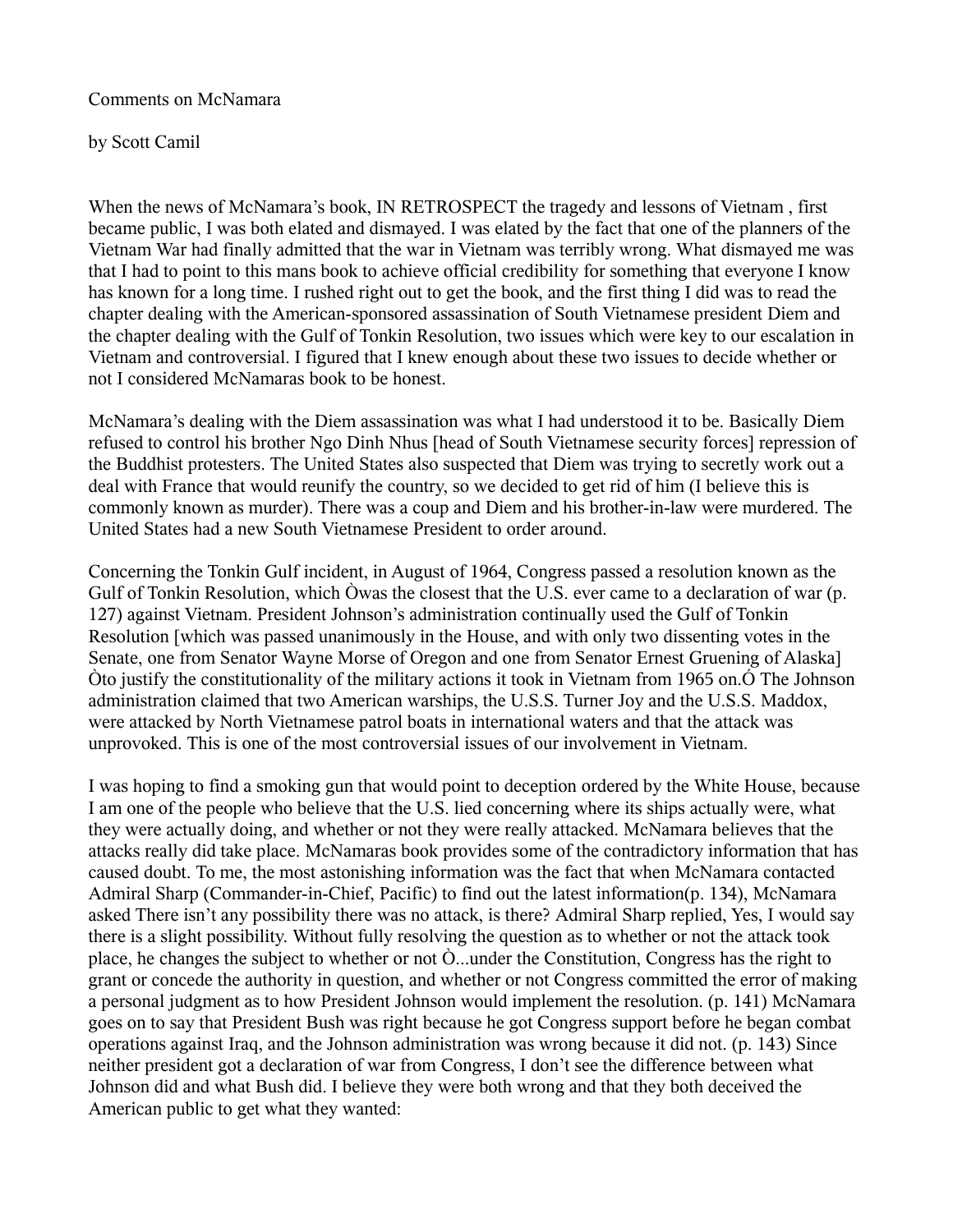The next chapter of the book I went to was The Lessons of the Vietnam War. In this chapter, McNamara gives two reasons that President Kennedy should not have sent advisers to Vietnam. He also gives five key junctures at which he says the U.S. should have withdrawn from Vietnam. Finally, he gives eleven major causes for our disaster in Vietnam. After reading this section, I found myself amazed because none of the reasons that McNamara gives in this section are reasons based on new information that is just now being made public. All of the information was available to the public at the time, and indeed many citizens were expressing these same views. Unfortunately, the public view was clouded by the foggy lenses of patriotism and loyalty, which resulted in a blind obedience to authority , a dereliction of duty by the citizens of a democratic country. When I was in elementary school, on my report card there was a box called citizenship, and it was explained to us that in a democracy, it was the responsibility of good citizens to be active citizens, and that non-participation was how democracy was lost.

Now, those of the public and the government who once supported the war are crying foul concerning Mr. McNamara's book. They are saying that he is wrong for not having told us the truth when he first knew it; even though this is true, we must not allow them to use McNamara as a scapegoat to absolve themselves of their own responsibility and guilt as citizens in a democracy. All the information was there at the time, McNamara did not hide it from us, he just didn't tell us that he knew it . His reasons for not going public , was because of his loyalty to the Administration and the Constitution. I believe that the real lesson is that putting loyalty to a political party above loyalty to the people is not patriotism, it's partisan politics. McNamara totally misses this.

McNamara's two reasons that President Kennedy should not have sent advisers to Vietnam are: 1) political stability did not exist and was not likely ever to be achieved, and 2)  $\dot{O}$ ...the South Vietnamese, even with our training, assistance, and logistical support, were incapable of defending themselves. First, if we had lived up to our word ,given to Ho Chi Minh during World War II , and allowed Vietnam to have it's independence and self-determination, free from foreign colonialism and imperialism, there probably would have been stability by the 1960Õs. Secondly, McNamara's contention that the South Vietnamese were incapable of defending themselves could not be further from the truth . In my 20 months of combat duty in Vietnam, I only fought against North Vietnamese troops twice. All of the rest of the time, I fought the Viet Cong who were the South Vietnamese. What McNamara probably meant was that South Vietnamese government troops were incapable of defending themselves, but he fails to question whether any troops, drafted against their will, forced to fight against their own countrymen at the side of foreign troops, would really be committed.

McNamara gives five points in time that we should have withdrawn from Vietnam:

Ò1. November, 1963 - the collapse of the Diem regime and lack of political stability.

2. Late Ô64 - early Ô65 - clear indication of South Vietnam's inability to defend itself, even with U.S. training and logistical support.

3. July Ô65 - further evidence of no. 2.

4. December, 65 - evidence that the U.S. military tactics and training were inappropriate for the guerrilla war being waged.

5. CIA reports indicating bombing in the North would not force North Vietnam to desist in the face of our inability to turn back enemy forces in South Vietnam.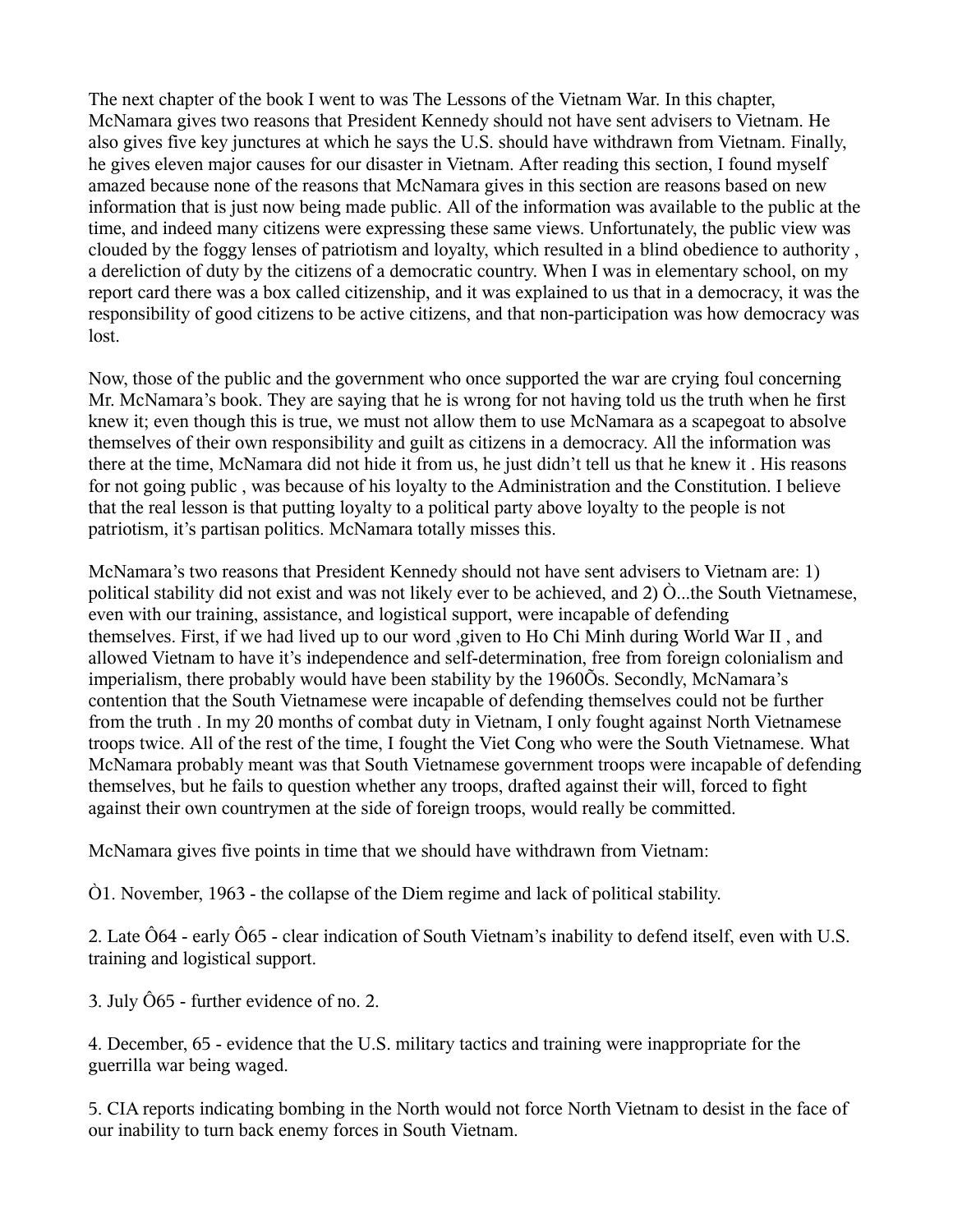While McNamara criticizes the tactics and the training , the fact of the matter is that tactics and training don't amount to a hill of beans without a plan, and in McNamara's book, I did not find a plan for what the U.S. military had to do to accomplish Washington's political goals. When your only plan calls for the measurement of success by which side can stack up the most dead human beings, all you end up with is a bunch of dead and wounded human beings, and a black marble wall in Washington.

McNamara gives eleven major causes for our disaster in Vietnam. (pp. 321-323)

1) We misjudged...the... intentions of our adversaries... and we exaggerated the dangers to the United States of their actions.

2) We viewed the people and leaders of South Vietnam in terms of our own experience we totally misjudged the political forces within the country.

3) We underestimated the power of Nationalism to motivate a people... we continue to do so today

4) Our misjudgments of friend and foe alike reflected our profound ignorance of history, culture, and politics of the people and the personalities and habits of their leaders... . No Southeast Asian counterparts existed for senior officials to consult...

5) We failed then --as we have since--to recognize the limitations of modern high technology, military equipment, forces, and doctrine in confronting unconventional, highly motivated people's movements. We failed as well to adapt our military tactics to the task of winning the hearts and minds of people from a totally different culture.

6) We failed to draw Congress and the American people into a full and frank discussion and debate of the pros and cons of a large-scale U.S. military involvement in Southeast Asia before we initiated the action.

7)...We failed to retain popular support...we did not explain fully what was happening and why...we had not prepared the public... . A nation's deepest strength lies not in its military prowess but rather in the unity of its people.

8) We did not recognize that neither our people nor our leaders are omniscient. ...We do not have the God-given right to shape every nation in our own image or as we choose.

9) We did not hold to the principle that U.S. military action other than in response to direct threats to our own security should be carried out only in conjunction with multinational forces supported fully (and not merely cosmetically) by the international community.

10) We failed to recognize that in international affairs as in other aspects of life there may be problems for which there are no immediate solutions.

11) Underlying many of these errors lay our failure to organize the top echelons of the executive branch to deal effectively with...issues...confronting us. We thus failed to analyze and debate our actions in Southeast Asia, our objectives, the risks and costs of alternative ways of dealing with them, and the necessity of changing course when failure was clear... .